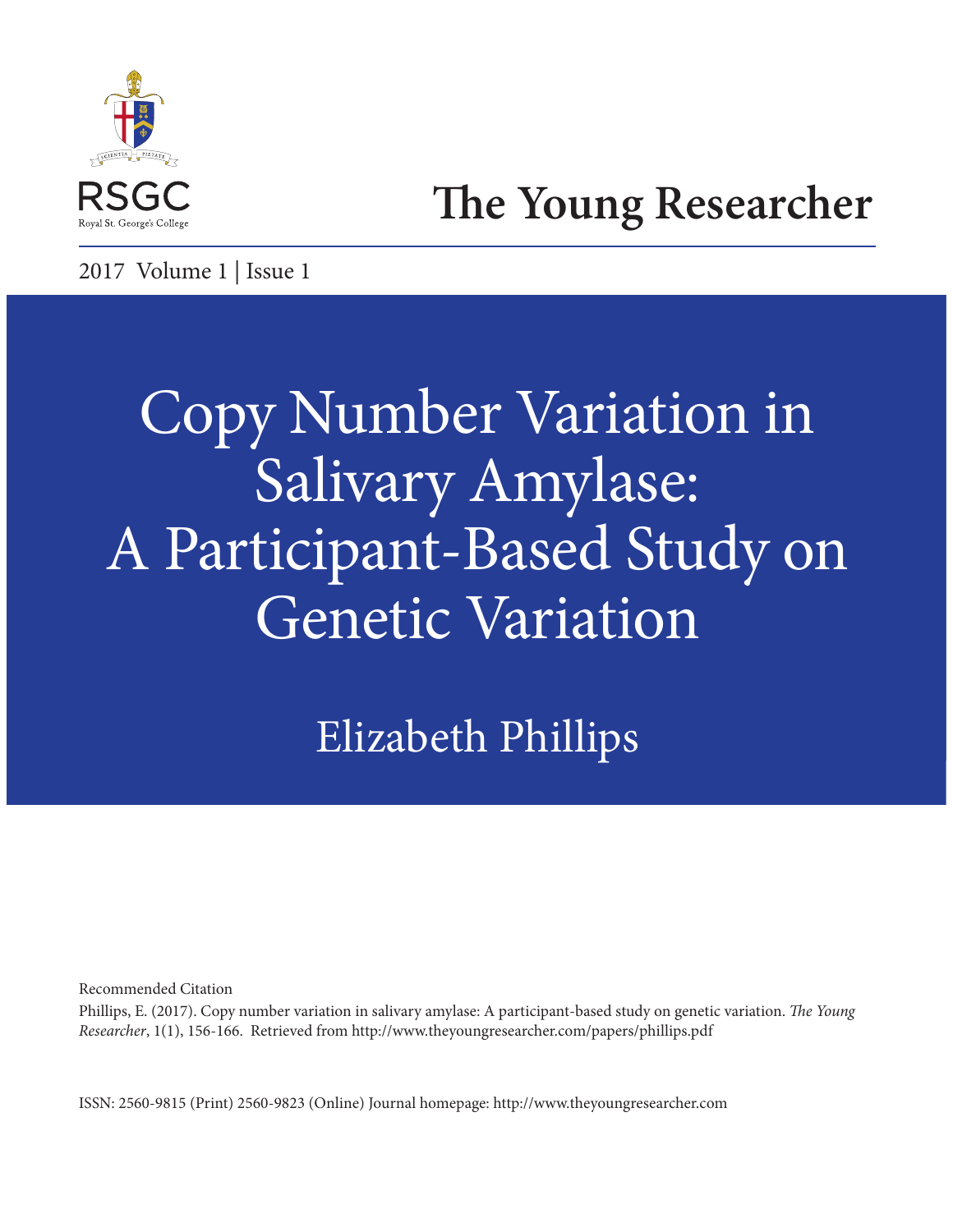## **Copy Number Variation in Salivary Amylase: A Participant-Based Study on Genetic Variation**

## Elizabeth Phillips

Amylase (AMY1) is an enzyme found in the mouth that is used to help digest carbohydrates. It has been found that the copy number of AMY1 has been positively associated with protein levels within an individual and also that individual's population. This information can correspond to the positive ancestral linkage of high starch consumption within agricultural and hunter-gatherer societies. A high starch consumption means that the AMY1 enzyme will be more prevalent within their bodies, and the presence of AMY1 could both help bodies process starches better and prevent future conditions or intestinal diseases. The amylase gene is conclusively connected to the AMY1 copy number production. I hypothesized that individuals within a population will have a similar copy number of the AMY1 gene to each other. Twenty-fve high school students located in Norman, Oklahoma were asked to retrieve buccal swabs from the inside of their cheek. DNA then was abstracted from these samples, and a quantitative polymerase chain reaction (qPCR), a machine used to detect the amount of genetic material found in the DNA, was completed in order to determine the copy number within each salivary sample. The qPCR was completed two different times in order to ensure correct results when the data was presented. Results indicated that the copy number within the population were similar to each other, and ranged from 1-12. This means that individuals located in this population have a lower production of amylase, and this provides indication that they are more likely to become obese than in previous research papers located in Arizona. Research shows that a smaller production of AMY1 may contribute to the chances of obesity in the future.

*Keywords:* AMY1, obesity, copy number variation

## **Introduction**

Salivary a-amylase is an enzyme found in the mouth that processes and breaks down carbohydrates. A-amylase is coded and produced by the AMY1 gene presented on the 1p21 chromosome in a DNA sequence.<sup>1</sup> The AMY1 gene has one of the highest copy number variations in a human DNA sequence, ranging from 1 to 18 diploids.<sup>2</sup> Copy number is defined as the number of times the section of a gene is repeated in a DNA sequence. Studies have shown a positive correlation between copy number of the AMY1 gene

and the production of salivary a-amylase.<sup>3</sup> As copy number of the AMY1 gene increases, this means that more salivary a-amylase is produced. The same thing occurs to low copy number variation in retrospect to amylase. Understanding how amylase is produced and found in society could help the human population by having a positive comprehensive efect in which it changes the body and its functions. It is important to understand this because low copy number has been associated with a predisposition to obesity.<sup>4</sup> Identifying key aspects in copy number variation within salivary amylase such as evolution, geographical location,

<sup>1.</sup> Yang, Ze-Min, Jing Lin, Long-Hui Chen, Min Zhang, Wei-Wen Chen, and Xiao-Rong Yang. 2015. "The roles of AMY1 copies and protein expression in human salivary α-amylase activity." *Physiology & Behavior* 138, 173-178. *Academic Search Elite*, EBSCO*host* (accessed January 9, 2017).

<sup>2.</sup> Ibid. 1-2.

<sup>3.</sup> Perry, George H., Nathaniel J. Dominy, Katrina G. Claw, Arthur S. Lee, Heike Fiegler, Richard Redon, and Anne C. Stone, et al. 2007. "Diet and the evolution of human amylase gene copy number variation." *Nature Genetics* 39, no. 10: 1256-1260. *Academic Search Elite*, EBSCO*host* (accessed January 9, 2017).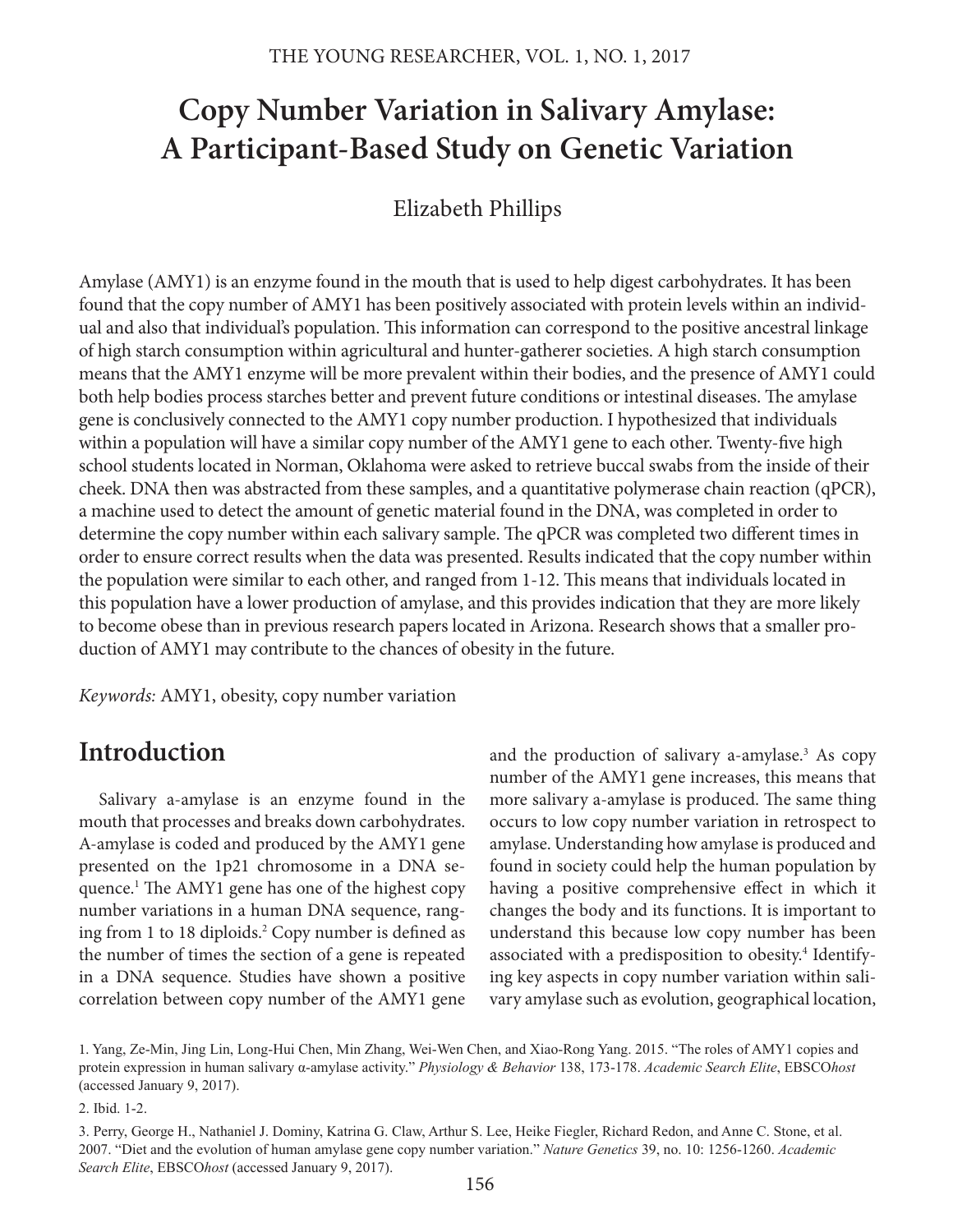as well as exercise could help provide reasoning as to what plays an important role in its production.

#### **Amylase Copy Number V. AMY1 Gene**

Copy number variation has been directly linked to the production of salivary amylase, as well as the AMY1 gene. By showing the breakdown of starch viscosity and the amount of AMY1 present in an individual, it is shown that there is a positive correlation between the amount of salivary a-amylase produced in comparison to the AMY1 gene.<sup>5</sup> In order to find copy number of the AMY1 gene, a quantitative polymerase chain reaction (qPCR) is performed. A qPCR is used to amplify and detect or quantify a targeted DNA molecule, which occurs through DNA replication by a series of temperature changes around 25-35 times. Mentioned previously, if there is a lower copy number of the AMY1 gene, then this means that there will most likely be a lower production of salivary aamylase in general. This correlation would apply to the AMY1 gene with a higher production as well, meaning a higher output of salivary a-amylase.<sup>6</sup>

#### **Evolution**

During the evolutionary process, how genes become diferent, copy number can be infuenced by "selective pressures".7 Selective pressure includes purifying selection, gene duplication, and positive selection. Purifying selection, or negative selection, is the removal of alleles from a section of DNA that could be potentially harmful. Gene duplication is when a specifc section of DNA is replicated. Positive selection is when new benefcial genetics arise in order to benefit a population as a whole.<sup>8</sup> These selective pressures provide fundamental information in order to better understand evolution in either populations or individuals.

Copy number variation can occur for multiple reasons; however, one of the more prevalent reasons is evolution. One idea is that cultural evolution is one of the more rapidly moving genetic changes. This has been happening, recently due to new innovations and cultural changes and this makes human genes adapt to their environment.<sup>9</sup> In the past three decades, there has been an increase in starch production due to a greater consumption of foods such as beer, fruit juices, corn syrup, and manufactured food. The increase in starch consumption has made a-amylase enzymes overcompensate for the change in dietary needs.<sup>10</sup> The production of amylase is not just because of the circumstances that are placed in the environment, stress levels, and circadian rhythm. Amylase has evolved independently over the years, and these populations are found from all over the world.<sup>11</sup>

There is a considerable amount of starch consumption variation among diferent human populations. George Perry took a sample size of 50 European-Americans and compared their copy number to high starch consumption populations: the Japanese and the Hadza hunter-gatherers. The higher starch popu-

5. Mandel, Abigail L., Catherine Peyrot des Gachons, Kimberly L. Plank, Suzanne Alarcon, and Paul A. S. Breslin. 2010. "Individual Differences in AMY1 Gene Copy Number, Salivary α-Amylase Levels, and the Perception of Oral Starch." Plos ONE 5, no. 10: 1-9. Academic Search Elite, EBSCOhost (accessed January 9, 2017).

6. Ibid. 1256.

7. Feng, Zhang, Gu Wenli, Matthew E. Hurles, and James R. Lupski. 2009. "Copy Number Variation in Human Health, Disease, and Evolution." Annual Review Of Genomics & Human Genetics 10, no. 1: 451-481. Academic Search Elite, EBSCOhost (accessed January 9, 2017).

8. Ibid. 1-2.

10. Van der Maarel, Marc J.E.C., Bart van der Veen, Joost C.M. Uitdehaag, Hans Leemhuis, and L. Dijkhuizen. 2002. "Properties and applications of starch-converting enzymes of the α-amylase family." Journal Of Biotechnology 94, no. 2: 137. Academic Search Elite, EBSCOhost (accessed January 9, 2017).

<sup>4.</sup> Falchi, Mario, Julia Sarah El-Sayed Moustafa, Petros Takousis, Francesco Pesce, Amélie Bonnefond, Johanna C Andersson-Assarsson, and Jane Skinner, et al. 2014. "Low copy number of the salivary amylase gene predisposes to obesity." Nature Genetics 46, no. 5: 492-497. Academic Search Elite, EBSCOhost (accessed January 9, 2017).

<sup>9.</sup> Richerson, Peter J., Robert Boyd, and Joseph Henrich. 2010. "Gene-culture coevolution in the age of genomics." Proceedings Of The National Academy Of Sciences Of The United States Of America107, no. S2: 8985-8992. Academic Search Elite, EBSCOhost (accessed January 9, 2017).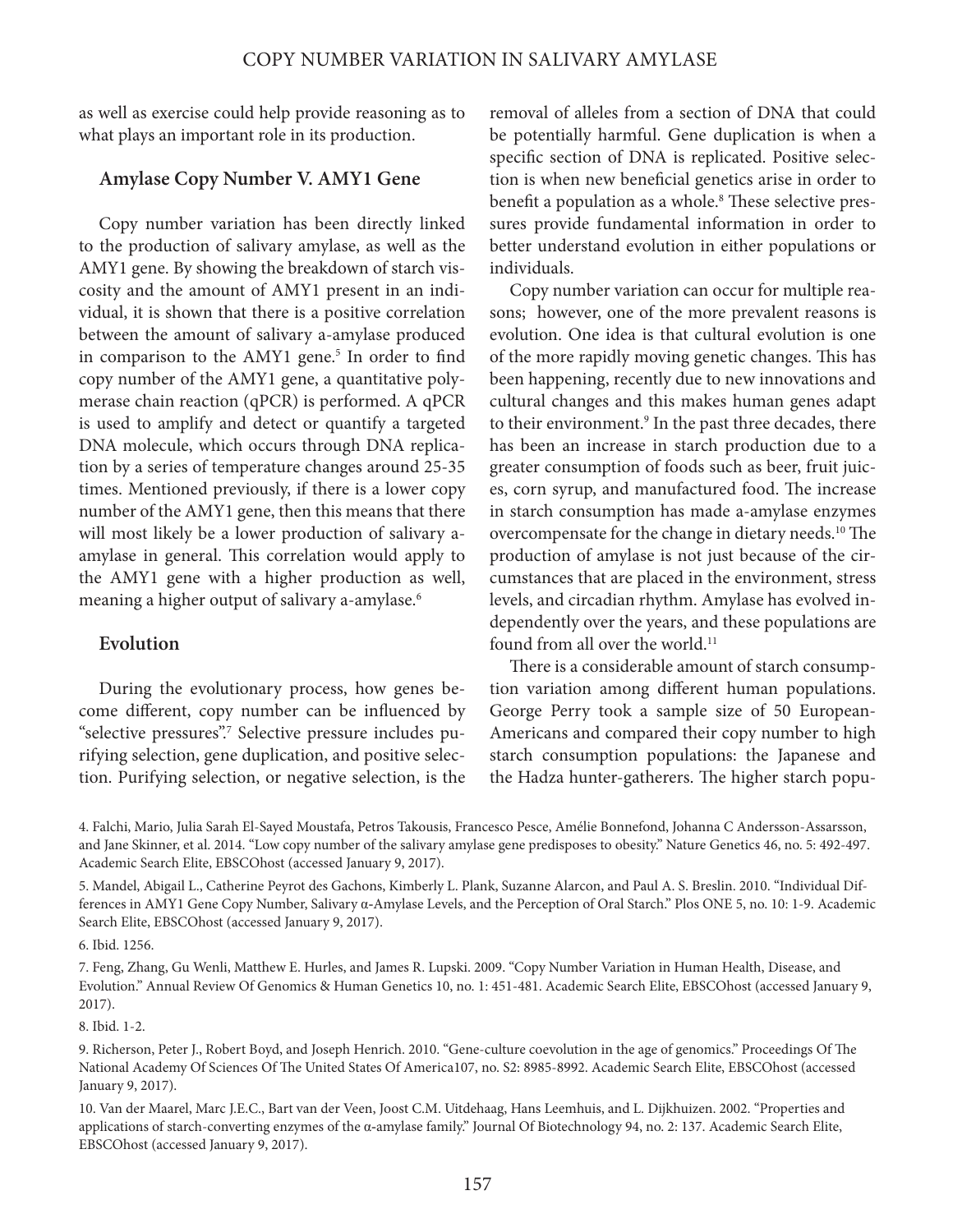lations were compared to the low starch consumers including Biaka and Mbuti who are rainforest huntergatherers. Perry's fndings suggest that copy number of individuals are more likely comparable in dietary habits than in geographical proximity.<sup>12</sup> Perry suggested that "natural selection may have infuenced AMY1 copy number in certain human populations."<sup>13</sup> This observation could suggest a change in the AMY1 gene between populations, suggesting the gene is either becoming more predominant or becoming eclipsed.

Evolutionary changes have afected the a-amylase production among dogs as well. Taking samples from multiple breeds of domesticated dogs and comparing the results to wolves, there was a positive correlation between an increase in amylase production. Domesticated dogs seemed to have an increase in starchrich diets, and over time the copy number variation changed to compensate for the change in diet.<sup>14</sup> Reiter's fndings suggest that this type of dietary intake afects humans as well, not just dogs. Changes in their copy number becoming a positive correlation with starch intake afer domestication mean that humans are the reason that amylase production has changed.

 Multiple perspectives show how amylase copy number can change because of genetic variation, evolution, and geographical location. Other factors play a key role in the signifcance of amylase copy number, as well as salivary a-amylase production.

#### **Obesity**

There appears to be a link between obesity and salivary amylase levels. It has been found that the AMY1 gene is one of the largest genetic infuences on obesity as a whole.<sup>15</sup> Recent research has found that each copy of the AMY1 gene reduces the risk of obesity by 1.2 fold, which appears to contribute a genetic risk of 11% to the development of obesity.<sup>16</sup> This information suggests that the higher one's amylase production, the less predisposed an individual is to become obese. On the other hand, the lower the amount of amylase a person produces, the higher their predisposition is to becoming obese. Understanding how amylase plays an important role in obesity can help to prohibit the overall efect, making the human population understand why and how it works.

 A diferent study looked at the AMY1 gene and how it corresponded to individuals who were in the normal weight range for their age, and those who were considered obese. By this comparison, it was found that individuals who had a lower copy number were significantly more likely to be obese.<sup>17</sup> This study showed that the diference in the AMY1 gene becomes about an eightfold diference in risk compared to individuals with the most copy number, and those with the least.18 Amount of AMY1 gene is an important factor in human health, especially when considering the ties that it has to obesity. However, recent studies have suggested that there could be a possible change in the production of salivary a-amylase, combating the risk of obesity.

 Amylase is infuenced by other factors than the AMY1 gene, "Physical exercise is a strong activator of the sympathetic nervous system".<sup>19</sup> The amount of saliva produced in an individual is obtained through the sympathetic nervous system. Studies have predicted that exercise may be a factor that could help stimulate the production of salivary a-amylase. One study

11. Ibid. 2.

12. Ibid. 1258.

13. Ibid. 1258.

16. Ibid. 921.

18. Ibid. 492.

19. Ligtenberg, Antoon J.M., Henk S. Brand, Petra A.M. van den Keijbus, and Enno C.I. Veerman. 2015. "The effect of physical exercise on salivary secretion of MUC5B, amylase and lysozyme." *Archives Of Oral Biology* 60, no. 11: 1639-1644. *Academic Search Elite, EB*SCO-

<sup>14.</sup> Reiter, Taylor, Evelyn Jagoda, and Terence D. Capellini. 2016. "Dietary Variation and Evolution of Gene Copy Number among Dog Breeds." PloS ONE 11, no. 2: 1-19. Academic Search Elite, EBSCOhost(accessed January 9, 2017).

<sup>15.</sup> Usher, Christina L, Carlos N Pato, Michele T Pato, Mark I McCarthy, David M Altshuler, Robert E Handsaker, and Andres Metspalu, et al. 2015. "Structural forms of the human amylase locus and their relationships to SNPs, haplotypes and obesity." Nature Genetics 47, no. 8: 921-925. Academic Search Elite, EBSCOhost (accessed January 9, 2017).

<sup>17.</sup> Ibid. 492-493.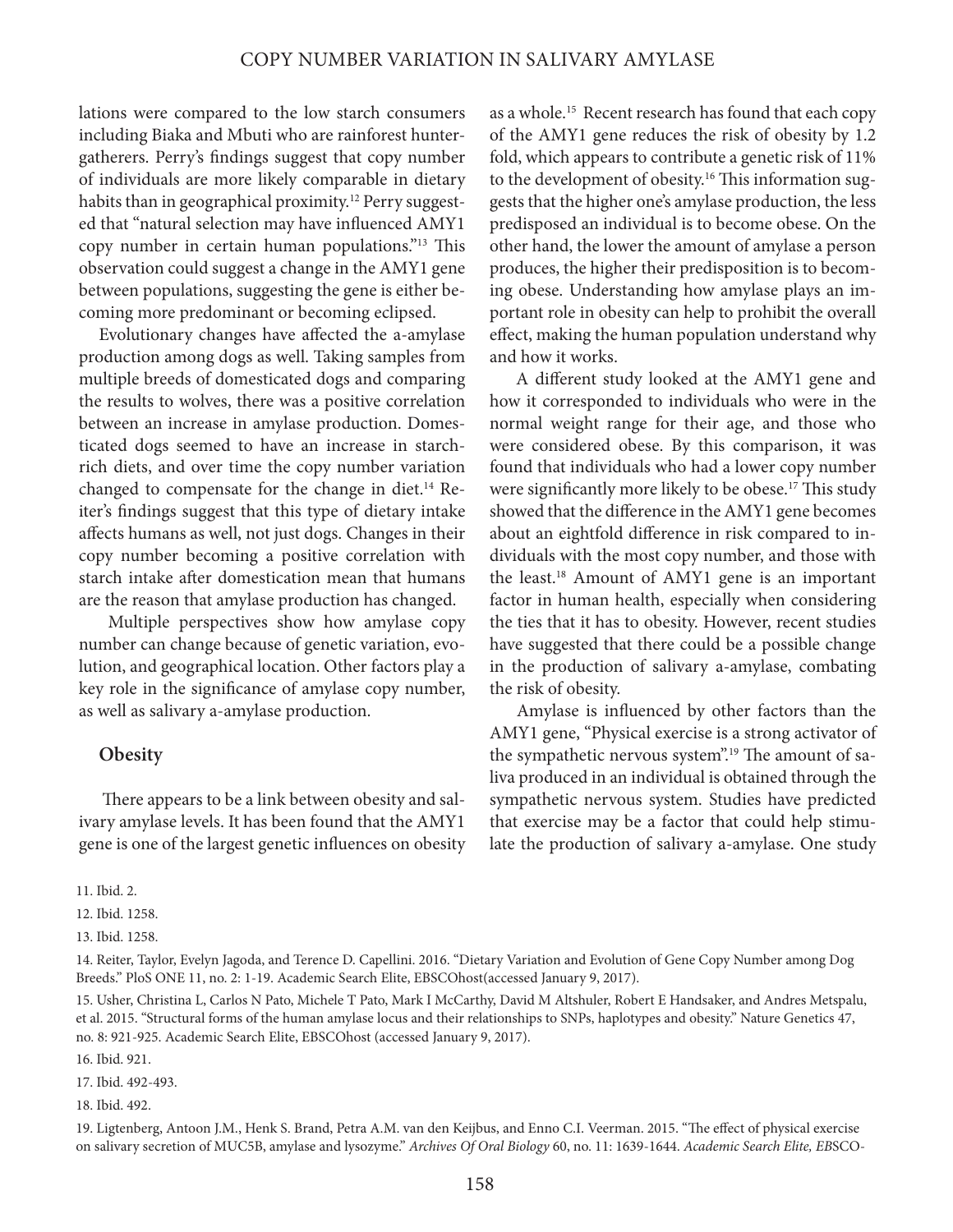investigated this hypothesis: eight well-trained males were asked to perform a 60-minute cycle exercise. Aferward, saliva was retrieved from each participant in order to test for amylase. Findings showed that exercise did not change the saliva concentration but did increase the salivary amylase production by fvefold.<sup>20</sup> This finding is supported by previous work.<sup>21</sup>

## **Previous Research**

Previous research has been conducted on adults in order to determine the amount of salivary a-amylase produced. However, a more diverse genetic testing could assist researchers in understanding the gene that is present with amylase. All of the previously stated research has been adults, both male and female, from a variety of races. Animal testing also has proved to be benefcial in understanding the interaction of the AMY1 gene with amylase. Studies done on bonobos, also known as apes, has shown that sex identifcation plays a role in the production of salivary amylase.<sup>22</sup> While this study does not specify how this could relate to human interaction, like the previously mentioned studies done on humans, it can provide more in-depth information on how salivary amylase performs.

When discussing genetic research fndings, genotypic differences among races is often a confounding issue. While this could be benefcial, it is also important to take into consideration the background information of each individual. Researchers have looked at salivary samples from individuals with a similar starch consumption, and have found that this is more reliable than race.<sup>23</sup> It is important to analyze more than ethnicity when considering copy number variation, due to outside factors that could counteract an accurate representation of the population as a whole. With this being said, the defned European-American samples found in Perry's paper were only located in Arizona and were most likely only adults. There is a lack of diversity within the sample size when considering the youth, and also diferent European- Americans found in diferent parts of the country. For this research purpose, high school students, specifcally located in Norman, Oklahoma will be included as participants. Looking at this information could provide more in-depth analysis of starch consumption in diferent geographical locations and how that afects the production of salivary a-amylase.

Identifying age and comparing geographical location in comparison to George Perry's paper could help to further understand the presence of the AMY1 gene. Interpreting data collection in the production of amylase of high school students in comparison to adults in Arizona could either support or disprove Perry's hypothesis, that dietary needs play a more important role than geographical proximity. Further understanding of the AMY1 gene could help researchers develop more perspectives towards the genetic predisposition of obesity.

## **Methods**

 An ex post facto research design on genetic variation within salivary amylase was approved by the Internal Review Board (IRB) at Norman Public Schools (NPS). The current ex post facto study was conducted between February 2017 to March 2017.

#### **Collection Protocol**

 To begin collection, safety measures were taken in order to ensure samples were taken as per the protocol and patient health identifcation was protected. Gloves were worn for the duration of the collection process to ensure no cross-contamination occurred, as well as keep the researcher safe. Materials included

*host* (accessed January 9, 2017).

<sup>20.</sup> Walsh, N.P., A.K. Blannin, A.M. Clark, L. Cook, P.J. Robson, and M. Gleeson. 1999. "Te efects of high-intensity intermittent exercise on saliva IgA, total protein and alpha-amylase." *Journal Of Sports Sciences* 17, no. 2: 129-134. *Academic Search Elite, EB*SCO*host* (accessed January 9, 2017).

<sup>21.</sup> Ibid. 1639-1640.

<sup>22.</sup> Behringer, Verena, Claudia Borchers, Tobias Deschner, Erich Möstl, Dieter Selzer, and Gottfried Hohmann. "Measurements of Salivary Alpha Amylase and Salivary Cortisol in Hominoid Primates Reveal Within-Species Consistency and Between-Species Diferences." *PLoS ONE* 8, no. 4 (2013). doi:10.1371/journal.pone.0060773.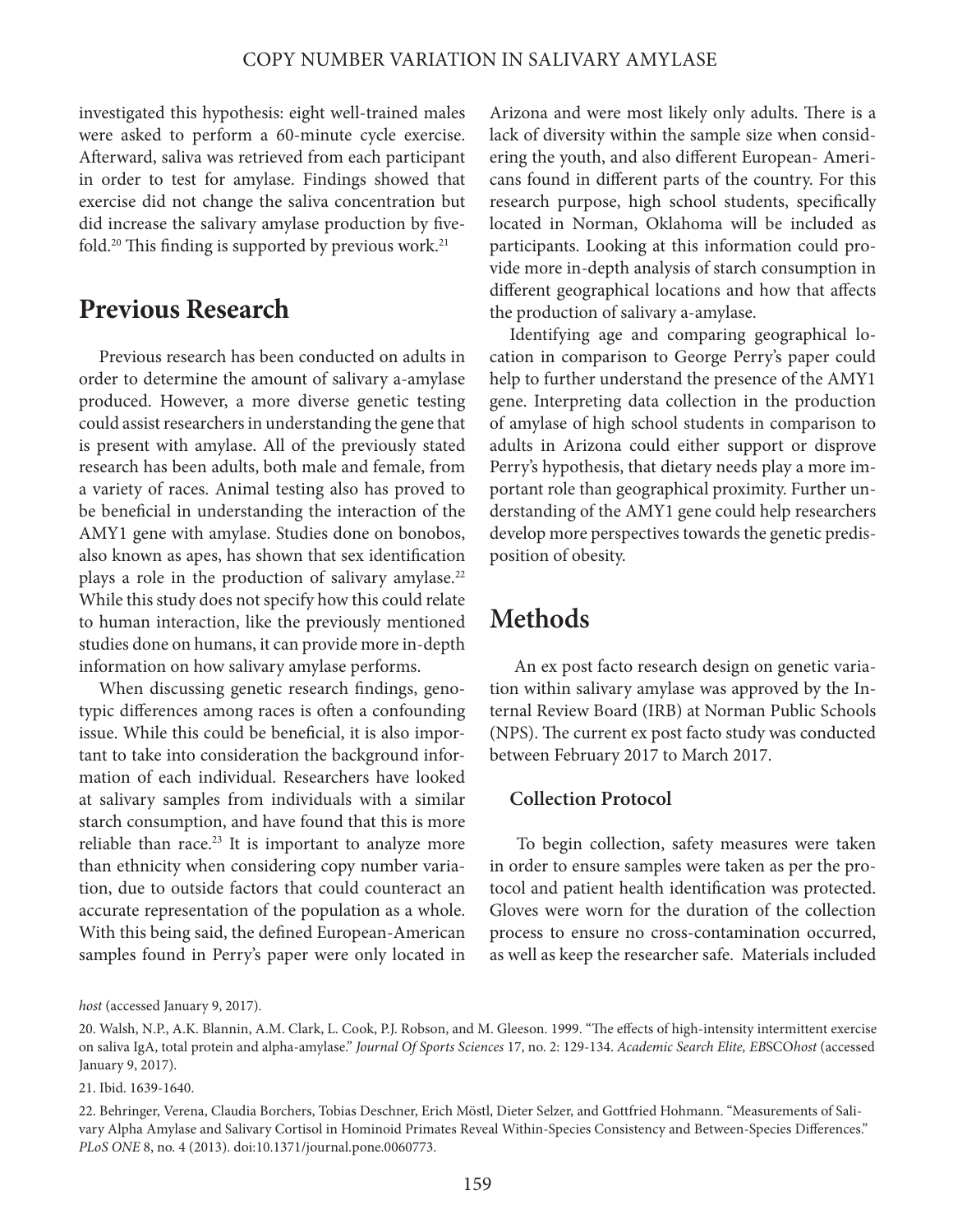a buccal swab, 2mL containers to put the buccal swabs in, and both demographic questionnaire and anonymous consent form.

 Students were asked to review the full disclosure letter addressed to them, and they were asked to sign an informed consent form if they were willing to consent to participate. To see disclosure, please refer to Appendix A. Then, if they chose to participate in the study, they were asked to fll out demographic questions. Within the demographic questionnaire, there will be a random number written on it corresponding to their sample number in order to ensure anonymity as well as the correct demographic information. To see demographic questions, please refer to Appendix A as well. An announcement was made to students in a class about the study, and if they wished to participate they came into another room and give us their samples. Students approached me one at a time in order to minimize exposure to other students and to keep track of the samples. They were then asked to swab their cheek for 30 seconds with a sterile Catch-All Sample Collection Swab without it touching their teeth. Samples were then put in a container and a number was written on the swab to correspond with the demographic questions. The privacy of the students were not exposed throughout this process, which was reassured in the consent form. The swabs were then placed in a 2 mL tube, frozen, and transported to a lab located at the University of Oklahoma under the direction of Cecil Lewis. Here, the samples were be kept in a fridge to maintain appropriate conditions.

#### **DNA Extraction**

 In order to minimize risk to the researcher as well as the DNA, an overhead LED light was used, preventing DNA from being exposed to the elements. Diferent pipette covers were used for each sample to guarantee that there was no DNA corruption. One blank sample was used as an outlier to make sure that there was no DNA corruption throughout this process.

DNA was extracted using the QIAamp DNA mini extraction kit. This kit allows for DNA extraction by using heat lysis as well as chemical lysis. A lysis is a method used to break open a cell membrane and extract DNA. With this, the steps include adding the diferent chemicals to the DNA and incubating the sample at 56 degrees Celsius. Multiple chemicals were added, vortexed, and centrifuged (in order to push the solid unwanted material to the bottom and the DNA to the top). This continued four more times, as well as including fltration steps, this allowed proper separation of the DNA from unwanted cellular material. Final DNA extracted samples were placed in a 2mL sample collection container with the identifcation number written on top. Afer this, they were placed in a freezer so that way they are kept safe from any unwanted harm.

#### **Quantitative Polymerase Chain Reaction (qPCR)**

The DNA was thawed out for approximately 10-15 minutes. Next, a probe kit was utilized to assure that the salivary samples would amplify in the qPCR machine. Samples were then put in a labeled container that would ft into the qPCR machine. One sample was left blank as a control, as well as one sample having a known copy number (E. coli). Amplifcation occurred through multiple heating and cooling processes (about 25-35 times) within a qPCR machine, until the exact concentration of the AMY1 gene was detected. The amplification process within a qPCR lasted roughly 1 to 2 hours. Data was then collected on a computer to show/display the amplifcation process and the copy number presented within each sample. Information found was then interpreted and put in a spreadsheet and various graphs. At the end of the data collection, samples were destroyed through proper disposal into a biohazard waste container.

## **Results**

Numerical information is presented below for the copy number of the AMY1 genes. This information was gathered and put together within an Excel spreadsheet. The graphs will be shown through the format of copy number being presented on the x-axis, and proportion of individuals with that copy number being shown on the y-axis. Each graph will be divided up in relation to race, however this data could also show repetition of people who are more than one race. Graphs will then be compared to those found in the supplement of George Perry's paper regarding a similar topic.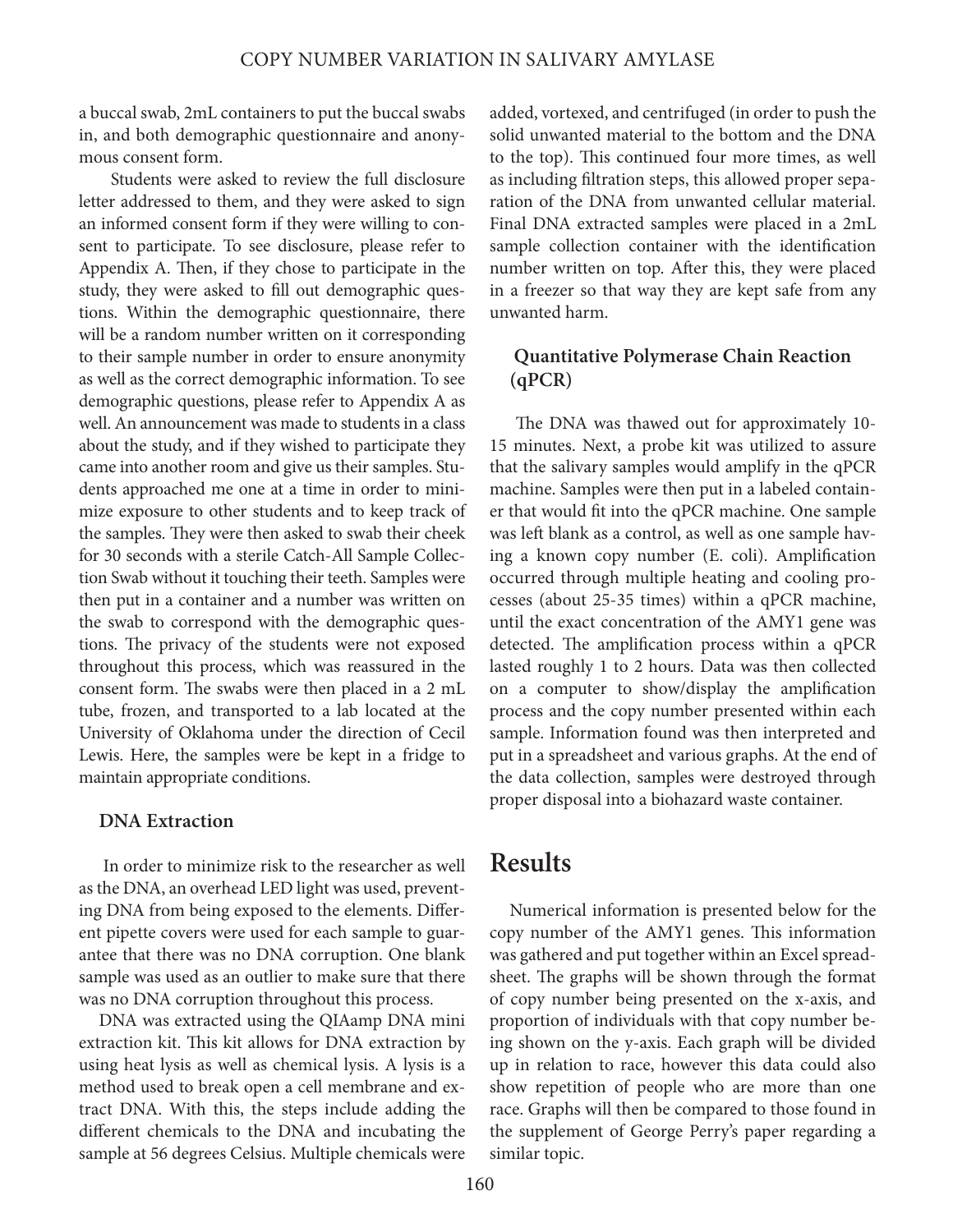

#### *Figure 1*

T*is graph shows the copy number present with high school students who consider themselves African American. It is shown that there was a limited sample in this test group, however the mean copy number is close to that presented in George Perry's paper.* 

## **Discussion**

#### **Race Relation**

 When considering the data collection there was not a lot of variation within race. Caucasian being the highest group of samples is simple in comparison to George Perry's paper. The mean copy number found within high school Caucasians (European-Americans) was 5.33 (Figure 4), while the copy number found in Perry's paper was 6.80 (Figure 6).

This shows that high school European-Americans located in Oklahoma tend to have a lower copy number than adults in Arizona. While there are limitations considering the smaller sample size, it is still valid to look at the correlation between races as well as the copy number as a whole. With this being said there was a computed p-value of  $2.26*10\land (-5)$ . This shows that since the p-value is smaller than a reasonable cut off, it is concluded that they are different i.e. sufficient evidence against the claim that the Arizona and Oklahoma means are equal. The p-value was found using the separate (unpooled) variances for inferences in two-population means. Even with a small sample size through the p-value it is shown that there is a diference between copy numbers in Arizona, and



#### *Figure 2*

T*is graph shows the copy number presented with high school students who consider themselves Hispanic or*  Latino. The sample size while still on the small size is at f*ve, and shows a great variety between the copy number presented within the group as a whole.* 



#### *Figure 3*

T*is graph shows the copy number presented with high school students who consider themselves American Indian.* T*is group of data has copy numbers which are*  closer together and more correlated. The two most com*mon copy numbers were three and four, showing the similarity between copy number within this group.* 

Oklahoma. Looking at Perry's values shows that the closest mean copy number within race is the African American subgroup. The copy number for this group was 6, which means it is the closest to Perry's being 6.80. It would be expected that Caucasians would have the closest copy number to the European-American group found in Perry's paper; however, this was not the case. While the African American group had a very small sample size it still shows an accurate representation when comparing race in genetic studies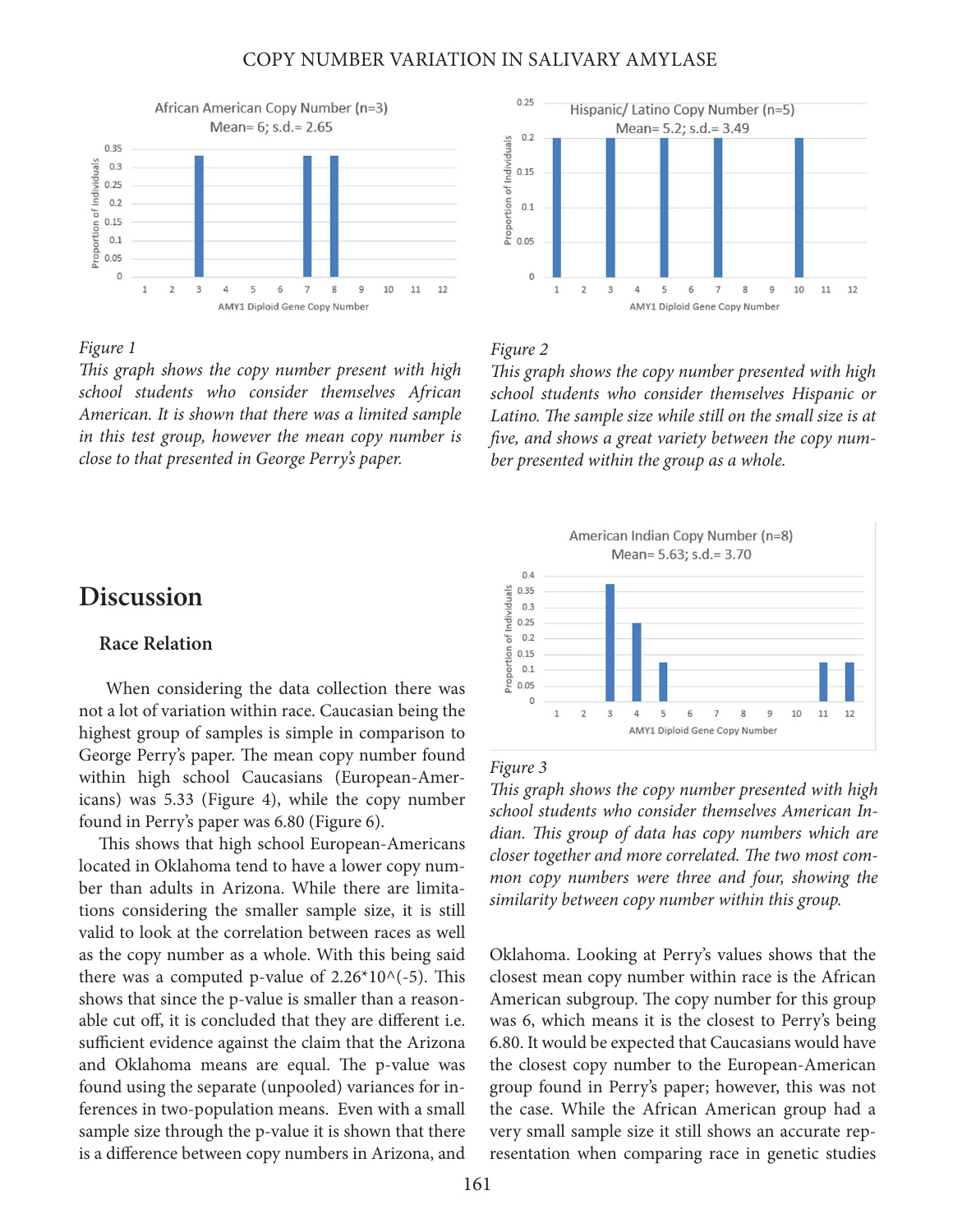

#### *Figure 4*

T*is graph shows the copy number presented with high school students who consider themselves Caucasian.*  T*e data group presented shows shows a wide variety of individuals tested with 21 test subjects. Overall there is a widespread of copy numbers, however there seems to be a closely correlated amount between three and* f*ve.* 

like this one. There is no correlation between race and copy number considering that Caucasian would have the closest copy numbers in relation to Perry's European-Americans, this was however not true. Considering this it would be most benefcial to look at high school students as a whole in comparison to the copy number found in Perry's paper. Given the numerical values it is realistic to believe that copy number is found in relation to geographic location, specifcally when considering dietary intake of individuals.

#### **Copy Number Variation**

Relating the information gathered from the experiment to previous studies is important when considering the future implications of these fndings. When looking at Figure 5 and Figure 6 together it is shown how copy number variations range from either 1-12, or 1-15. Considering this information and the graphic information when looking at the proportion of individuals, it is shown that copy number variation has a wide range, and is very widespread within the samples provided. While the mean in Figure 5 is 4.62 copies, and the one in Figure 6 is 6.80 copies, there is much diver-



#### *Figure 5*

T*is graph represents all of the high school test subjects who were tested. Overall it is the best representation of data considering that it has the highest amount of individuals, as well as having the most accurate amount of correlation for each section of individuals. In comparison it shows the most accurate representation for copy number presented in high school students.*

*Overall the sample size was cut in half compared to the paper done by George Perry, especially when looking at race individually. Looking at the copy number of high school students as a whole shows a better representation of the copy number variation presented in Norman.* 



#### *Figure 6*

T*is graph represents the copy number variation found in European Americans done by George Perry. Individuals in this paper ranged from age, and were located in Arizona.* T*e mean copy number appears to be higher than the copy number found in Norman, Oklahoma. 24*

23. Ibid. 1256-1257.

24. Perry, George. "Supplementary information for: GH Perry, NJ Dominy, KG Claw, AS Lee, H Fiegler, R Redon, J Werner, FA Villanea, JL Mountain, R Misra, NP Carter, C Lee, and AC Stone Diet and the evolution of human amylase gene copy number variation." *Nature*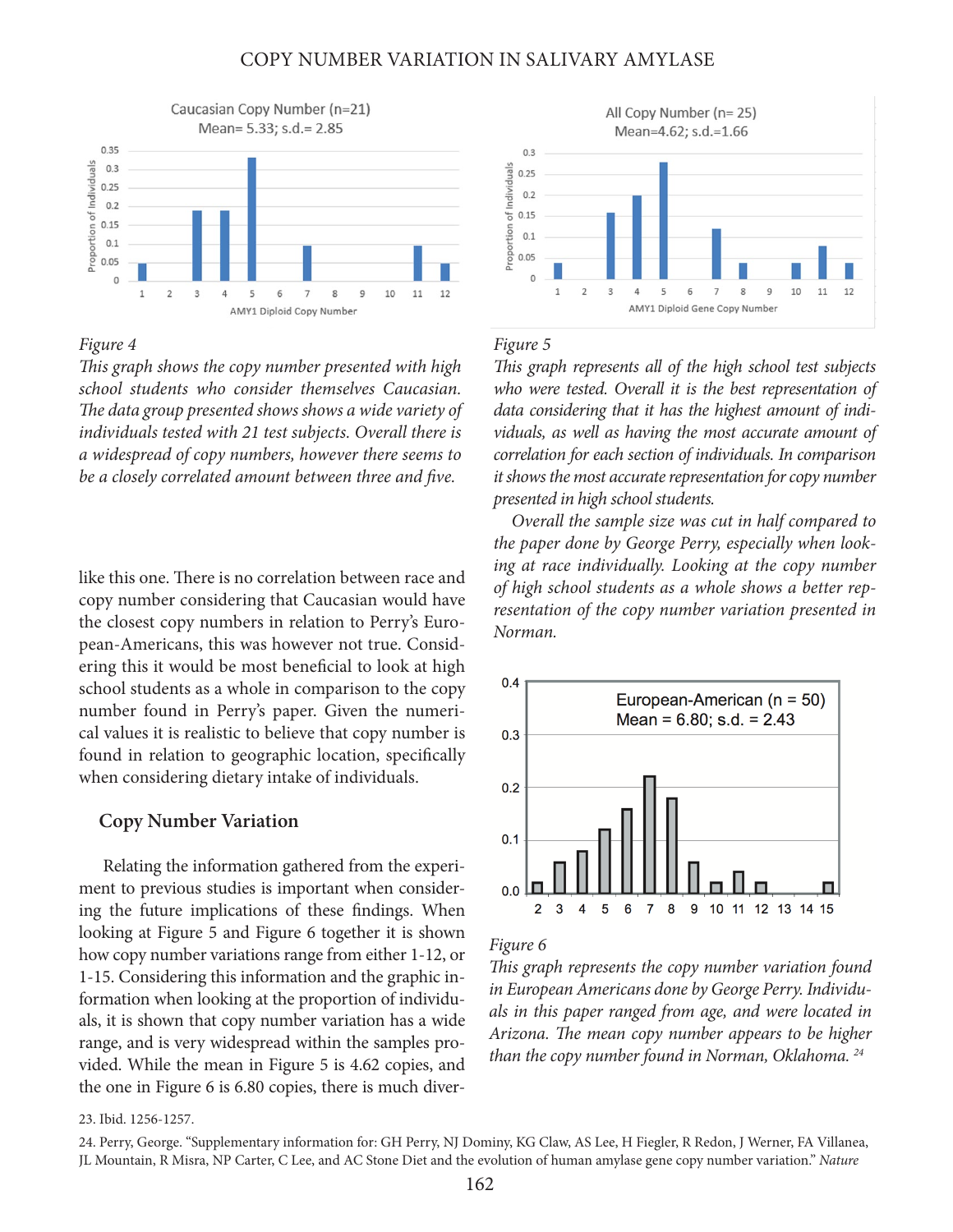sity in the population who maintain the copy number variation itself. A random sample of the copy numbers within Perry's paper is presented within Table 1 and shows how there is a variation within copy number, however, the majority of copy numbers are between 6-8. Tis means that there is no defnite copy number that will ft as a generic number for the population that it is in. Considering this information the results found from the high school students in Oklahoma are accurate, despite their wide range in variation.

 Looking at each fgure individually, it is shown that race is not a signifcant variable, and all Norman High students in Oklahoma seem to have a lower copy number. Perry's adult samples from Arizona tend to

have a higher copy number of about two each time. This information could provide a possible correlation between starch consumption being a factor in the lower copy number being presented in Oklahoma. Oklahoma could tend to consume less starch in the past than in Arizona, with this genetically speaking their copy number would not have had a chance to become higher.

#### **Obesity Risk**

 Oklahoma as a whole tends to have a lower copy number than Arizona. As this is shown there has been a positive correlation between low copy number and

|                   |               | <b>Starch level</b> | Diploid AMY1  | <b>Standard</b> | Diploid AMY1     | <b>AMY1</b> protein | $Chr1tp-6D2$           | $Chr1tp-30C7$          |
|-------------------|---------------|---------------------|---------------|-----------------|------------------|---------------------|------------------------|------------------------|
| <b>Population</b> | <b>Sample</b> | (high/low)          | copies (qPCR) | <b>Deviaion</b> | copies (integer) | mg/mL               | log <sub>2</sub> ratio | log <sub>2</sub> ratio |
| European-American | <b>EUR001</b> | High                | 7.30          | 0.50            |                  | 2.83                |                        |                        |
| European-American | <b>EUR002</b> | High                | 4.26          | 0.49            | 4                | 1.65                |                        |                        |
| European-American | <b>EUR003</b> | High                | 7.10          | 0.93            | 7                | 3.85                |                        |                        |
| European-American | <b>EUR004</b> | High                | 4.91          | 0.21            | 5                | 1.09                |                        |                        |
| European-American | <b>EUR005</b> | High                | 8.15          | 0.78            | 8                | 1.63                |                        |                        |
| European-American | <b>EUR006</b> | High                | 11.73         | 0.55            | 12               | 5.17                |                        |                        |
| European-American | <b>EUR007</b> | High                | 6.50          | 0.38            | 6                | 3.24                |                        |                        |
| European-American | <b>EUR008</b> | High                | 8.44          | 0.70            | 8                | 2.80                |                        |                        |
| European-American | <b>EUR009</b> | High                | 5.73          | 0.39            | 6                | 3.30                |                        |                        |
| European-American | <b>EUR010</b> | High                | 8.36          | 0.93            | 8                | 4.28                |                        |                        |
| European-American | <b>EUR011</b> | High                | 7.63          | 0.45            | 8                | 2.91                |                        |                        |
| European-American | <b>EUR012</b> | High                | 6.89          | 0.51            | 7                | 2.89                |                        |                        |
| European-American | <b>EUR013</b> | High                | 11.20         | 0.80            | 11               | 3.76                |                        |                        |
| European-American | <b>EUR014</b> | High                | 6.18          | 0.31            | 6                | 2.65                |                        |                        |
| European-American | <b>EUR015</b> | High                | 7.94          | 1.12            | 8                | 1.70                |                        |                        |
| European-American | <b>EUR016</b> | High                | 5.56          | 0.76            | 6                | 3.20                |                        |                        |
| European-American | <b>EUR017</b> | High                | 8.53          | 0.75            | 9                | 2.96                |                        |                        |
| European-American | <b>EUR018</b> | <b>High</b>         | 9.67          | 0.56            | 10               | 4.87                |                        |                        |
| European-American | <b>EUR019</b> | High                | 7.46          | 1.00            | 7                | 4.00                |                        |                        |
| European-American | <b>EUR020</b> | High                | 3.41          | 0.56            | 3                | 0.93                |                        |                        |
| European-American | <b>EUR021</b> | High                | 2.21          | 0.50            | 2                | 0.22                |                        |                        |
| European-American | <b>EUR022</b> | High                | 5.27          | 0.54            | 5                | 1.65                |                        |                        |
| European-American | <b>EUR023</b> | High                | 9.14          | 0.64            | 9                | 2.72                |                        |                        |
| European-American | <b>EUR024</b> | High                | 7.64          | 0.22            | 8                | 2.46                |                        |                        |
| European-American | <b>EUR025</b> | High                | 5.87          | 0.36            | 6                | 1.35                |                        |                        |

Supplementary Table 1. qPCR, protein quantification, and aCGH data for high- and low-starch population samples.

#### Table 11

This table shows random samples taken from Perry's paper, which show a closer look at the genetic variation presented within each individual. The table allows for an expanded look into each person's individual copy number. Overall the sample size was cut in half compared to the paper done by George Perry, especially when looking at race individually. Looking at the copy number of high school students as a whole shows a better representation of the copy number variation presented in Norman.

*Genetics*. September 9, 2007. Accessed September 18, 2016. http://www.nature.com/ng/journal/v39/n10/extref/ng2123-S1.pdf. 25. Ibid. 7.

26. "Oklahoma." Oklahoma State Obesity Data, Rates and Trends: The State of Obesity. Accessed March 11, 2017. http://stateofobesity. org/states/ok/.

27. "Arizona." Arizona State Obesity Data, Rates and Trends: The State of Obesity. Accessed March 11, 2017. http://stateofobesity.org/ states/az/.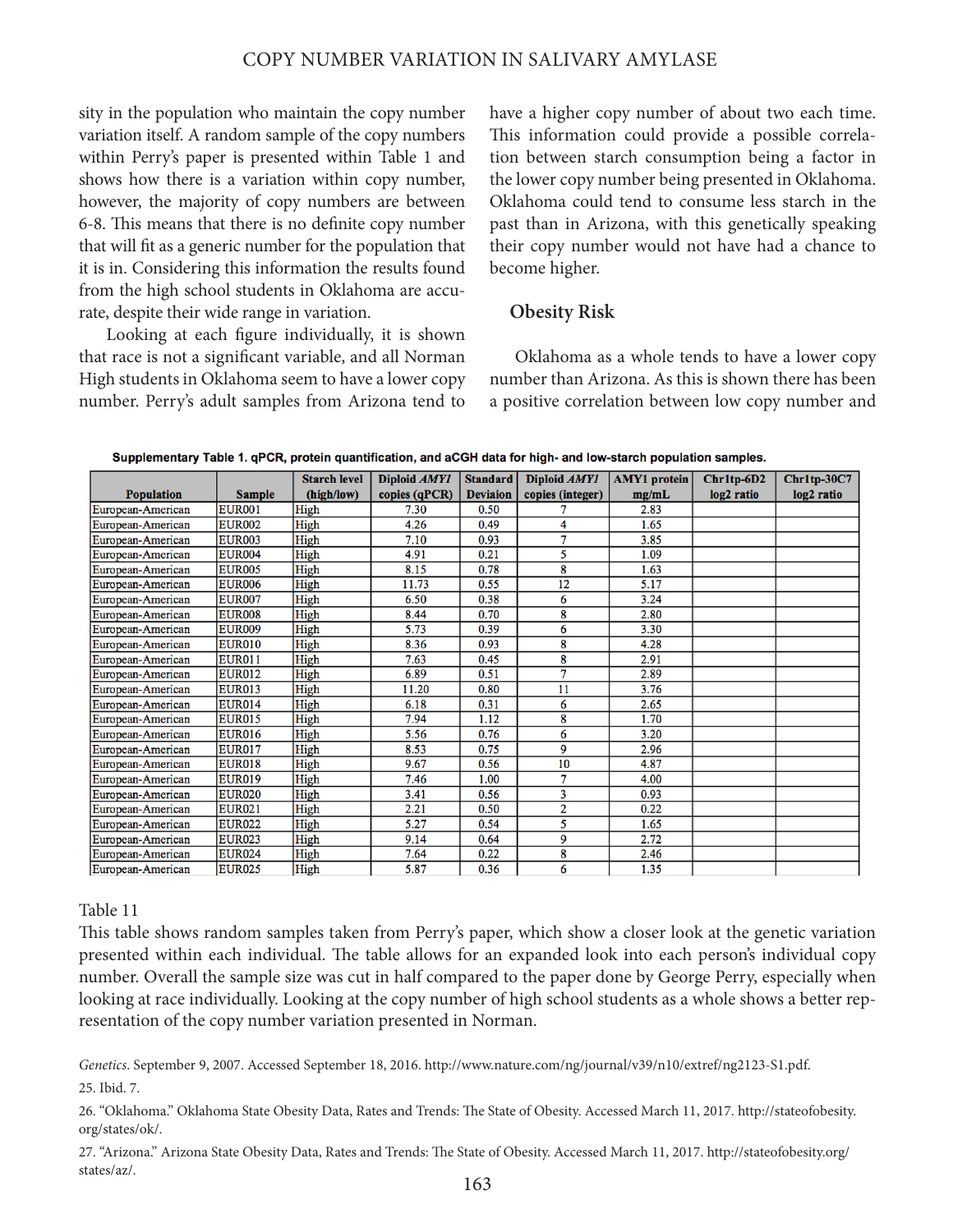a higher chance at obesity. Individuals with a lower copy number will not be able to process starches as well as those with a higher copy number, this is why they have a higher chance at obesity. Through this information it is accurate to assess that high school students in Oklahoma, as most likely the population as whole, will tend to have a higher chance of obesity. This assertion is back up by the statistics showing that Oklahoma has an obesity rate of 33.9% among adults.24 In comparison the obesity rate of adults in Arizona is 28.4%.<sup>25</sup> Considering that Arizona has a higher copy number it is reasonable to see the correlation between Oklahoma having a higher chance of obesity than in Arizona. However, this information does not mean that people will necessarily become obese in Oklahoma, it means that they have a higher risk than people located in Arizona.

## **Limitations and Future Research**

Limitations within this study mainly included sample size. The sample size taken was of 25 high school students in Oklahoma. With this it was not possible to have more than 25 samples given the amount of time available. However, there was not a wide range of diversity within diferent races, while this was not a big factor in the research proposal, it would have been benefcial to have a bigger group of diferent races, as well as a wider age group in order to have a more concrete view of Oklahomans as a whole. In comparison to Perry's sample size of 50, the sample size of 25 within this research presented a good beginning representation within Oklahoma.

 Future research within this subject could be presented within multiple options. Asking demographic questions such as weight and height and doing a Body Mass Index (BMI), would help to provide a more concrete insight on the fndings that this study showed. Looking at Oklahoma as a whole instead of taking a subsection of it in Oklahoma would be interesting. This would provide a wider scope to see if widespread copy number variation was diferent in the state of Oklahoma as a whole. As this is considered looking at adults in Oklahoma not only high school students could help to provide a deeper understanding of copy number. Any of these possible scenarios could provide a deeper insight on copy number as a whole.

## **Conclusion**

In conclusion, it is shown that the AMY1 copy number is in correlation between the production of salivary amylase. This is shown through multiple studies done by other researchers as well as within this study. Looking at previous studies done by George Perry, and taking similar samples within subgroups, I was able to compare the copy number of individuals. There seemed to be no correlation between race related groups, possibly because of the small sample size, but rather that each copy number appeared to be closely associated with starch ingestion within past generations. Through this information it was shown that high school students in Norman, Oklahoma tend to have a lower mean copy number than adults in Arizona. This is shown in correlation of the mean value, as well as the p-value being  $2.26*10\land(-5)$ , showing that Oklahoma and Arizona have a diference in copy number. With this, Oklahomans may have a greater chance at becoming obese than individuals in Arizona. Information like this can help to combat obesity by providing the public with a deeper insight on the need for them to protect their bodies with healthy food and exercise. As shown earlier in this paper exercise increases the production of salivary amylase. Understanding bodily functions like this could provide researchers with a deeper insight on the way in which bodies work, and the best way to protect them.

## **References**

- "Arizona." Arizona State Obesity Data, Rates and Trends: The State of Obesity. Accessed March 11, 2017. http:// stateofobesity.org/states/az/.
- Behringer, Verena, Claudia Borchers, Tobias Deschner, Erich Möstl, Dieter Selzer, and Gottfried Hohmann. "Measurements of Salivary Alpha Amylase and Salivary Cortisol in Hominoid Primates Reveal Within-Species Consistency and Between-Species Diferences." *PLoS ONE* 8, no. 4 (2013). doi:10.1371/journal.pone.0060773.
- Falchi, Mario, Julia Sarah El-Sayed Moustafa, Petros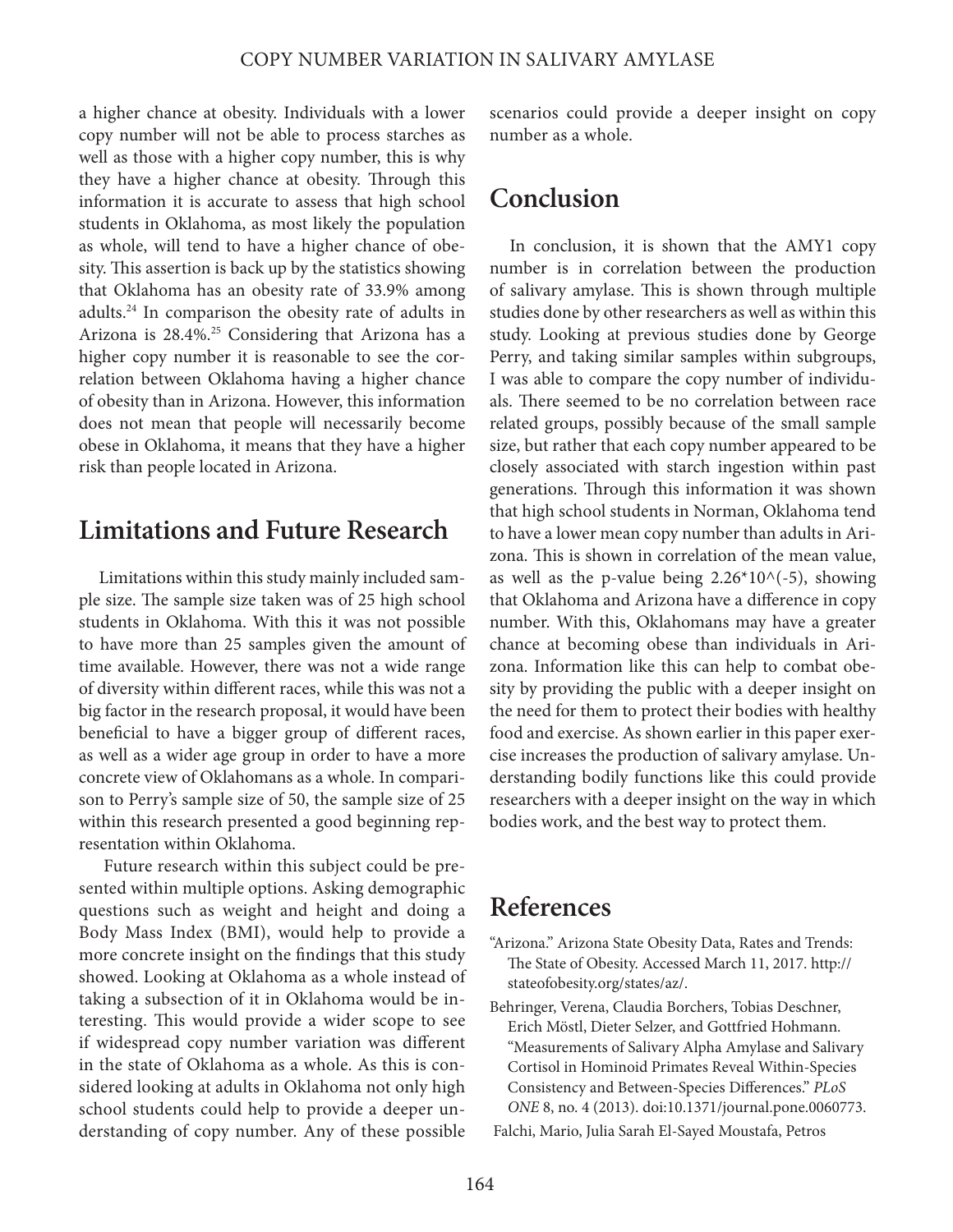Takousis, Francesco Pesce, Amélie Bonnefond, Johanna C Andersson-Assarsson, and Jane Skinner, et al. 2014. "Low copy number of the salivary amylase gene predisposes to obesity." *Nature Genetics* 46, no. 5: 492-497. *Academic Search Elite*, EBSCO*host* (accessed January 9, 2017).

- Feng, Zhang, Gu Wenli, Matthew E. Hurles, and James R. Lupski. 2009. "Copy Number Variation in Human Health, Disease, and Evolution." *Annual Review Of Genomics & Human Genetics* 10, no. 1: 451-481. *Academic Search Elite*, EBSCO*host* (accessed January 9, 2017).
- Ligtenberg, Antoon J.M., Henk S. Brand, Petra A.M. van den Keijbus, and Enno C.I. Veerman. 2015. "The effect of physical exercise on salivary secretion of MUC5B, amylase and lysozyme." *Archives Of Oral Biology* 60, no. 11: 1639-1644. *Academic Search Elite*, EBSCO*host* (accessed January 9, 2017).
- Mandel, Abigail L., Catherine Peyrot des Gachons, Kimberly L. Plank, Suzanne Alarcon, and Paul A. S. Breslin. 2010. "Individual Diferences in AMY1 Gene Copy Number, Salivary α-Amylase Levels, and the Perception of Oral Starch." *Plos ONE* 5, no. 10: 1-9. *Academic Search Elite*, EBSCO*host*(accessed January 9, 2017).
- "Oklahoma." Oklahoma State Obesity Data, Rates and Trends: The State of Obesity. Accessed March 11, 2017. http://stateofobesity.org/states/ok/.
- Perry, George H., Nathaniel J. Dominy, Katrina G. Claw, Arthur S. Lee, Heike Fiegler, Richard Redon, and Anne C. Stone, et al. 2007. "Diet and the evolution of human amylase gene copy number variation." *Nature Genetics* 39, no. 10: 1256-1260. *Academic Search Elite*, EBSCO*host* (accessed January 9, 2017).
- Perry, George. "Supplementary information for: GH Perry, NJ Dominy, KG Claw, AS Lee, H Fiegler, R Redon, J Werner, FA Villanea, JL Mountain, R Misra, NP Carter, C Lee, and AC Stone Diet and the evolution of human amylase gene copy number variation." Nature Genetics. September 9, 2007. Accessed September 18, 2016. http:// www.nature.com/ng/journal/v39/n10/extref/ng2123-S1. pdf.
- Reiter, Taylor, Evelyn Jagoda, and Terence D. Capellini. 2016. "Dietary Variation and Evolution of Gene Copy Number among Dog Breeds." PloS ONE 11, no. 2: 1-19. *Academic Search Elite*, EBSCOhost (accessed January 9, 2017).
- Richerson, Peter J., Robert Boyd, and Joseph Henrich. 2010. "Gene-culture coevolution in the age of genomics." Proceedings Of The National Academy Of Sciences *Of* T*e United States Of America* 107, no. S2: 8985-8992.

*Academic Search Elite*, EBSCO*host* (accessed January 9, 2017).

- Usher, Christina L, Carlos N Pato, Michele T Pato, Mark I McCarthy, David M Altshuler, Robert E Handsaker, and Andres Metspalu, et al. 2015. "Structural forms of the human amylase locus and their relationships to SNPs, haplotypes and obesity." *Nature Genetics* 47, no. 8: 921- 925. *Academic Search Elite*, EBSCO*host* (accessed January 9, 2017).
- Van der Maarel, Marc J.E.C., Bart van der Veen, Joost C.M. Uitdehaag, Hans Leemhuis, and L. Dijkhuizen. 2002. "Properties and applications of starch-converting enzymes of the α-amylase family." *Journal Of Biotechnology* 94, no. 2: 137. *Academic Search Elite*, EBSCO*host* (accessed January 9, 2017).
- Walsh, N.P., A.K. Blannin, A.M. Clark, L. Cook, P.J. Robson, and M. Gleeson. 1999. "The effects of high-intensity intermittent exercise on saliva IgA, total protein and alpha-amylase." *Journal Of Sports Sciences* 17, no. 2: 129- 134. *Academic Search Elite*, EBSCO*host* (accessed January 9, 2017).
- Yang, Ze-Min, Jing Lin, Long-Hui Chen, Min Zhang, Wei-Wen Chen, and Xiao-Rong Yang. 2015. "The roles of AMY1 copies and protein expression in human salivary α-amylase activity." *Physiology & Behavior*138, 173-178. *Academic Search Elite*, EBSCO*host* (accessed January 9, 2017).